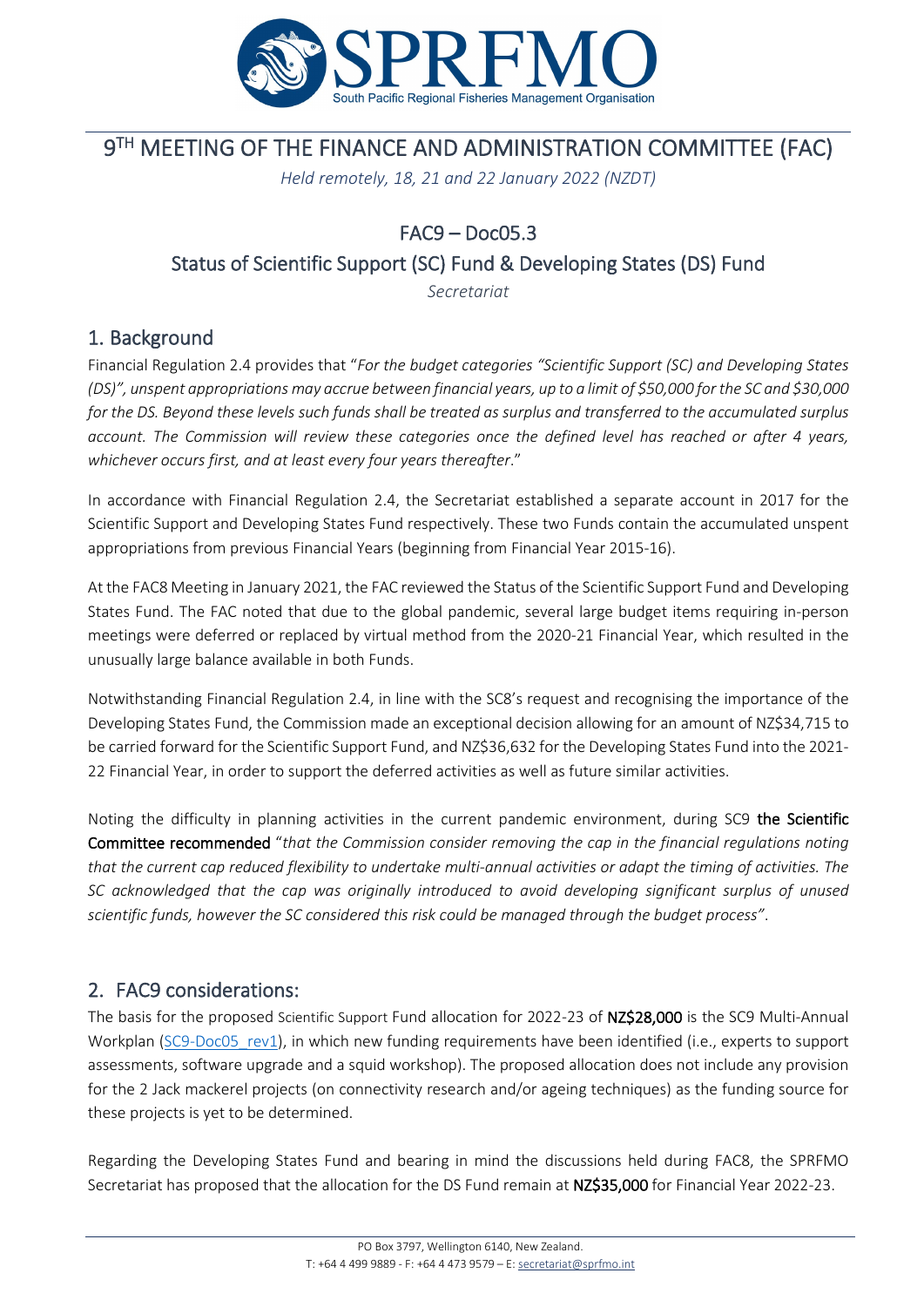

These proposed budget amounts assume that the Organisation will carry on normal activities without undue restrictions caused by the COVID19 Pandemic or other similar disruptions.

#### The FAC9 is invited to:

- Note that management of the Scientific Support and Developing States funds (including operation of the *caps) is considered in the Secretariat paper FAC9-Doc08.*
- Recommend *that the Commission approve the proposed budget amount of NZ\$28,000 for Budget Category 8 – Scientific Support for the Financial Year 2022-23 (as per FAC9-Doc06).*
- Recommend *that the Commission approve the proposed budget amount of NZ\$35,000 for Budget Category 9 – Developing States for the Financial Year 2022-23 (as per FAC9-Doc06).*

Note that the above proposed budget amounts have been included into the Status of the Funds in Table 1 and Table 3; and that the forecast statuses are provided based on the assumption that the caps (NZ\$50,000 for SC Fund, NZ\$30,000 for DS Fund) in the Financial Regulations will be removed from Financial Year 2021-22.

### 3. Status of Scientific Support Fund and Developing States Fund

#### *3.1 The Status of the Scientific Support Fund*

Table 1 below shows the year-to-date status of the Scientific Support Fund up to 30th November 2021, as well as the forecast status for the Fund, which is in line with the expected expenses identified from the 2022 Scientific Committee Multi-Annual Workplan [\(SC9-Doc05\\_rev1\)](http://www.sprfmo.int/assets/2021-SC9/SC9-Doc05-rev1-2022-Scientific-Committee-Multi-Annual-Plan.pdf).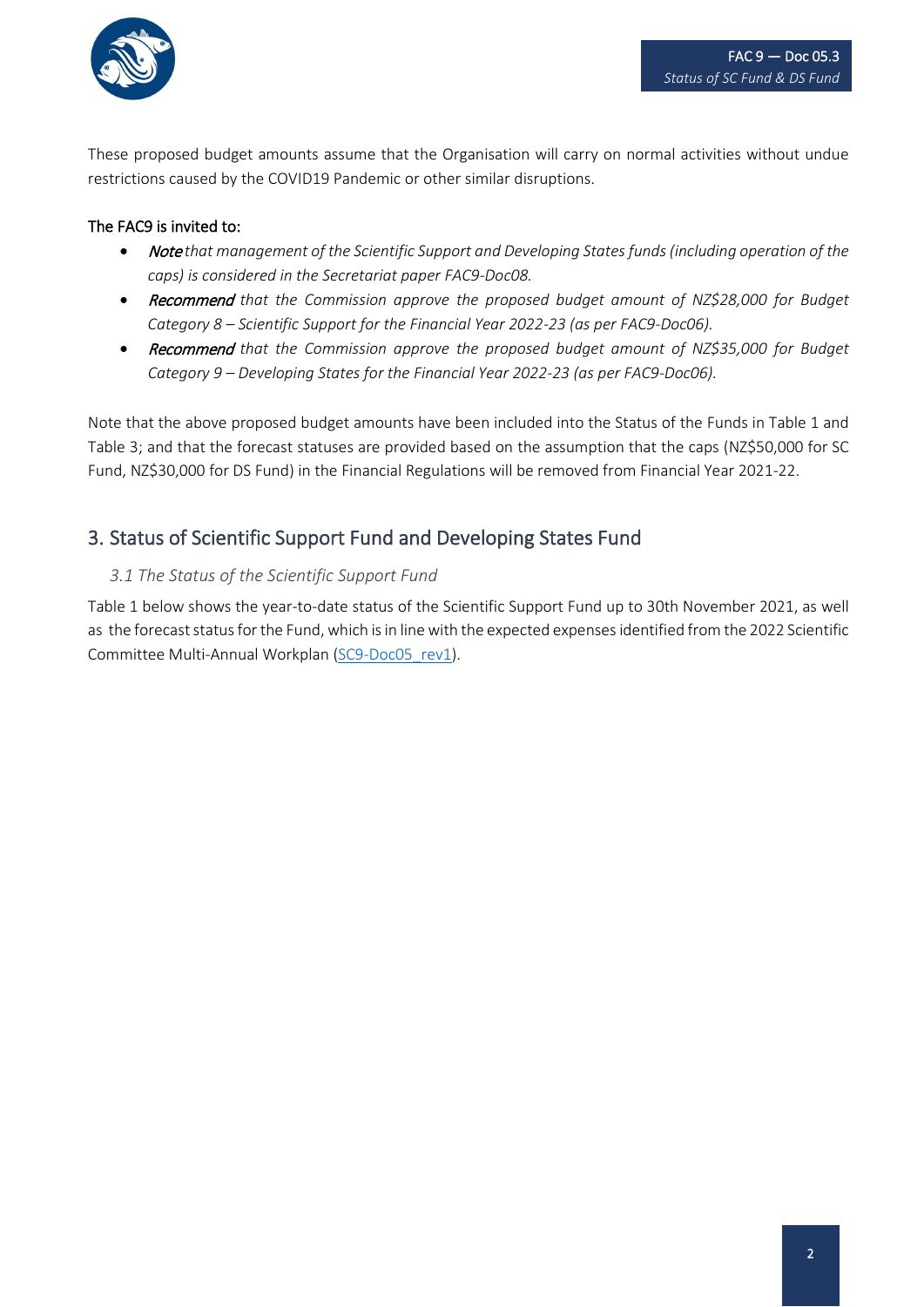

| <b>Financial</b><br>Year | <b>Budget</b><br>NZ\$                                                                | Work Plan Objective                                                                                                                                                                                                                                                                         | <b>Expenses</b><br>NZ\$ | Remaining<br>NZ\$ |
|--------------------------|--------------------------------------------------------------------------------------|---------------------------------------------------------------------------------------------------------------------------------------------------------------------------------------------------------------------------------------------------------------------------------------------|-------------------------|-------------------|
|                          | Amount available to be carried forward as of 30 <sup>th</sup> June 2021 <sup>1</sup> |                                                                                                                                                                                                                                                                                             | 84 715 <sup>2</sup>     |                   |
| 2021-22                  | 57 060                                                                               |                                                                                                                                                                                                                                                                                             |                         | 141 775           |
|                          |                                                                                      | Jack mackerel - assessment SC and other funds to support<br>experts                                                                                                                                                                                                                         | 10 000                  |                   |
|                          |                                                                                      | <b>GITHUB Annual Cost</b>                                                                                                                                                                                                                                                                   | 460                     |                   |
|                          |                                                                                      | 10 4 60                                                                                                                                                                                                                                                                                     | 131 315                 |                   |
| 2022-23                  | 28 000<br>(Proposed<br>budget)                                                       |                                                                                                                                                                                                                                                                                             |                         | 159 315           |
|                          |                                                                                      | Jack mackerel - assessment SC and other funds to support<br>experts                                                                                                                                                                                                                         | 10 000                  |                   |
|                          |                                                                                      | External support for the planning and execution of SC<br>intersessional web meetings and workshops                                                                                                                                                                                          | 10 000                  |                   |
|                          |                                                                                      | <b>GITHUB Annual Cost</b>                                                                                                                                                                                                                                                                   | 460                     |                   |
|                          |                                                                                      | Software upgrade to JJM model (upgrade diagnostics, explore<br>embedding in FLR; 3-day online workshop/ capacity building)                                                                                                                                                                  | 8 0 0 0                 |                   |
|                          |                                                                                      | Squid Workshop including potential assessment techniques and<br>appropriate measures of fishing effort (prior to SC10)                                                                                                                                                                      | 10 000                  |                   |
|                          |                                                                                      | Habitat Monitoring Symposium - Symposium on Habitat<br>Monitoring prior to the 2023 meeting of the Commission to<br>review the state of the art of habitat research in order to<br>recommend specific lines of investigation in this topic within the<br>framework of the SPRFMO            | 63 000                  |                   |
|                          |                                                                                      | Estimated subtotal for FY 2022-23                                                                                                                                                                                                                                                           | 101 460                 | 57855             |
|                          | 20 000<br>(Forecast<br>budget)                                                       |                                                                                                                                                                                                                                                                                             |                         | 77855             |
| 2023-24                  |                                                                                      | Jack mackerel - assessment SC and other funds to support<br>experts                                                                                                                                                                                                                         | 10 000                  |                   |
|                          |                                                                                      | <b>GITHUB Annual Cost</b>                                                                                                                                                                                                                                                                   | 460                     |                   |
|                          |                                                                                      | VME Encounters and benthic bycatch -Develop a research<br>programme within the SPRFMO Convention Area to allow the<br>determination of taxon- specific estimates of catchability for<br>VME indicator taxa. The total cost <sup>3</sup> for such a programme will<br>need to be determined. | 23 600                  |                   |
|                          |                                                                                      | Other (Crosscutting issues) - intersessional meetings                                                                                                                                                                                                                                       | 10 000                  |                   |
|                          |                                                                                      | Estimated subtotal for FY 2023-24                                                                                                                                                                                                                                                           | 44 060                  | 33 795            |

#### *Table 1: The Status of the Scientific Support Fund (Budget Appropriations)*

<span id="page-2-0"></span><sup>&</sup>lt;sup>1</sup> For detailed historical expenses, please refer **SC9-Doc09 Status of the SC Fund**.

<span id="page-2-1"></span><sup>&</sup>lt;sup>2</sup> As per FR 2.4 (which caps the Scientific Support fund at NZ\$ 50k), and the FAC8 recommendation to exceptionally carry forward NZ\$34,715 if the COVID-19 pandemic continues to limit activities.

<span id="page-2-2"></span><sup>&</sup>lt;sup>3</sup> The SC recommended that this amount and the voluntary contribution from Australia (voluntary contribution NZ\$58K) be used to commence a research programme within the SPRFMO Convention Area to allow the determination of taxon-specific estimates of catchability for VME indicator taxa.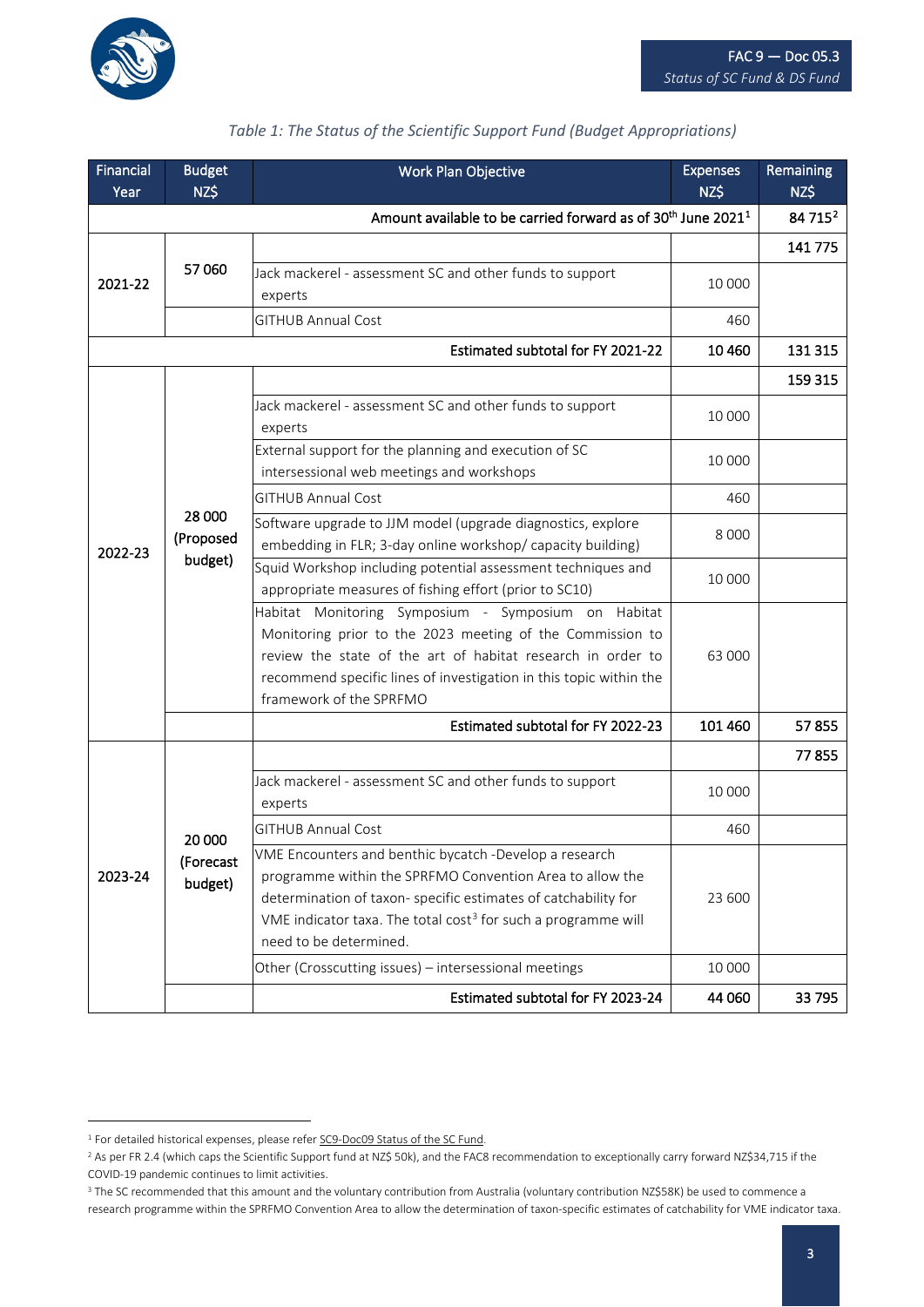

#### *3.2 Other voluntary contributions to Scientific activities*

Voluntary contributions have been received from European Union, China, and Australia for supporting SC activities. The Table 2 below shows the year-to-date status for voluntary contributions supporting SC activities:

| Period                  | <b>Member</b> | Contribution | <b>Related SC Activities</b>                                                                                                                                                                                                                       | Proposed/<br>Committed<br><b>Expenses</b> | <b>Balance</b><br>NZ\$ |
|-------------------------|---------------|--------------|----------------------------------------------------------------------------------------------------------------------------------------------------------------------------------------------------------------------------------------------------|-------------------------------------------|------------------------|
| Jan 2019 to<br>Dec 2020 | EU            | 167 000      | Support to jack mackerel assessment and data<br>validation in SPRFMO (project led by WUR)                                                                                                                                                          | 167 000                                   | n                      |
| Jul 2019                | China         | 29 2 30      | To support squid sampling and genetic<br>research in the SPRFMO Convention Area<br>(Chile, China, and Peru).                                                                                                                                       | 19 400                                    |                        |
| Aug 2020+               | China         | 26912        | To support the stock structure and genetic<br>studies regarding the jumbo flying squid                                                                                                                                                             | 26 170                                    | 742                    |
| Dec 2021+               | EU            | 91850        | MSE workshop<br>Benchmark workshop                                                                                                                                                                                                                 | 50 100<br>41 750                          | 0                      |
| $2023+$                 | Australia     | 58 034       | The 2022 Scientific Committee Multi-Annual<br>Workplan (SC9-Doc05 rev1): Develop a<br>research programme within the SPRFMO<br>Convention Area to allow the determination of<br>taxon-specific estimates of catchability for VME<br>indicator taxa. | 58 034                                    | n                      |

*Table 2: Current balance for voluntary contributions supporting Scientific activities*

### 4. Status of Developing States (DS) Fund

Since 2015, the Developing States Fund has been used to support developing States Members to participate in the Commission's annual meetings and Scientific Committee's workshops/meetings. Due to the global pandemic, budget items requiring in-person meetings were replaced by virtual meetings from the 2020-21 Financial Year, thus there is no expense occurred up to 30<sup>th</sup> November 2021.

Table 3 below shows the year-to-date status, as well as the forecast status for this Fund for the next two years: